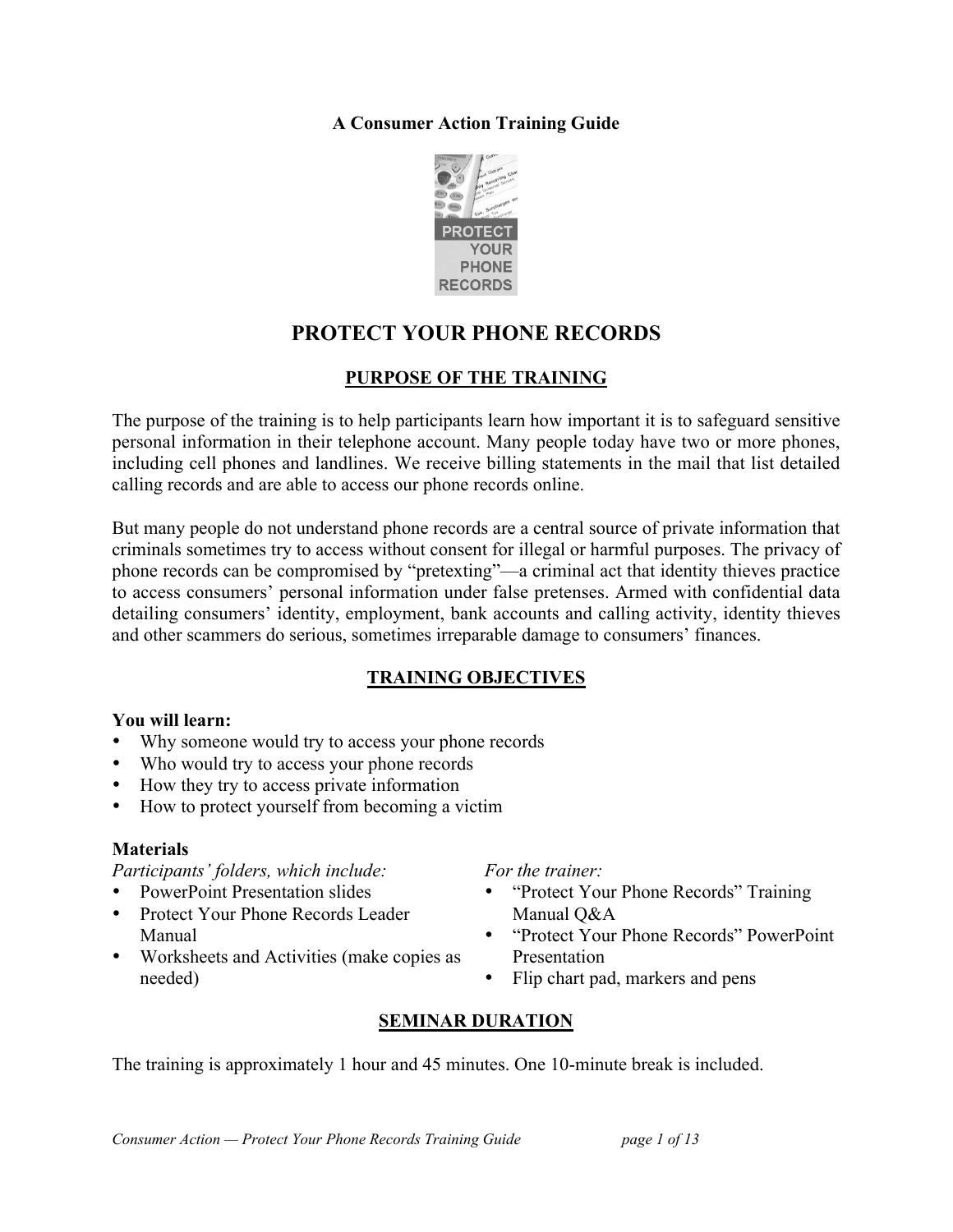# **TRAINING OUTLINE**

#### **PART ONE (50 MINUTES)**

- Protect Your Phone Records overview- (5 minutes)
- Phone Record Information- (5 minutes)
- Uses of Phone Records- (5 minutes) *How Can I Use It? - Activity (10 minutes)*
- Access to Your Phone Records (5 minutes)
- Participant Introductions-*Who are you? - Activity (10 minutes)*
- Pretexting- (10 minutes)

#### **BREAK (10 MINUTES)**

#### **PART TWO (50 MINUTES)**

- Pretexting & The Law (5 minutes)
- Protecting Your Phone Records (10 minutes)
- Phone Company Responsibility (5 minutes)
- CPNI & Marketing (5 minutes) *Scenarios-Activity (5 minutes)*
- Information & Assistance for Victims (5 minutes)
- Ouestions and answers (10 minutes)
- Wrap Up and evaluation (5 minutes)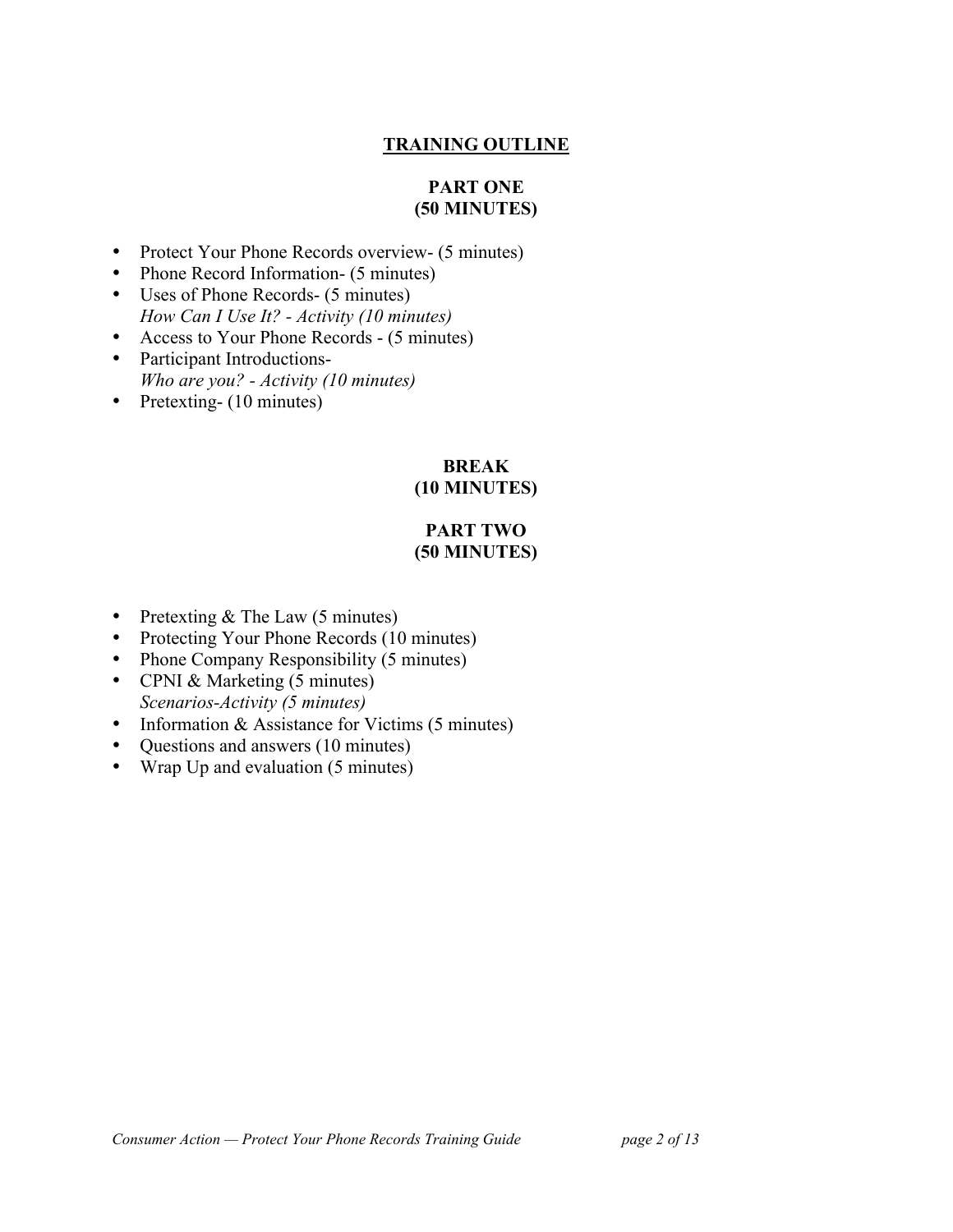# **TRAINING DESIGN**

Before conducting the training, become familiar with:

- The Training Guide and Activities
- The Protect Your Phone Records Leader's Manual
- The accompanying PowerPoint Presentation

## **PROTECT YOUR RECORDS TRAINING OVERVIEW**

Trainer Script:

Welcome. I am  $\qquad \qquad$  and I will be your trainer today.

The purpose of the training is to help participants learn how important it is to guard sensitive personal information in their telephone accounts. Many people today have two or more phones, including their cell phones and landlines. It is common to access phone accounts online and to receive billing statements in the mail that list detailed calling records.

But many people do not understand phone records are a central source of private information that criminals sometimes try to access without consent for illegal or harmful purposes. The privacy of phone records can be breached by "pretexting"—a criminal act that identity thieves practice to access consumers' personal information under false pretenses. Sometimes it may be people close to you who use your phone records to manipulate you or harm you.

Keeping your phone records private is much more important than most people realize. *Can anyone think how unauthorized access to a person's phone records might be harmful?*

#### **Unprotected phone records can:**

- Be used against you in a dispute
- Provide confidential information exposing you to identity theft
- Expose information about you and your lifestyle that you would like to keep private

#### **Review the Topics to be Covered:**

- Phone Record Information
- Uses of Phone Records
- Access to Your Phone Records
- Pretexting
- Pretexting and the Law
- Protecting Your Phone Records
- Phone Company Responsibility
- CPNI (customer proprietary network information) and Marketing
- Information & Assistance for Victims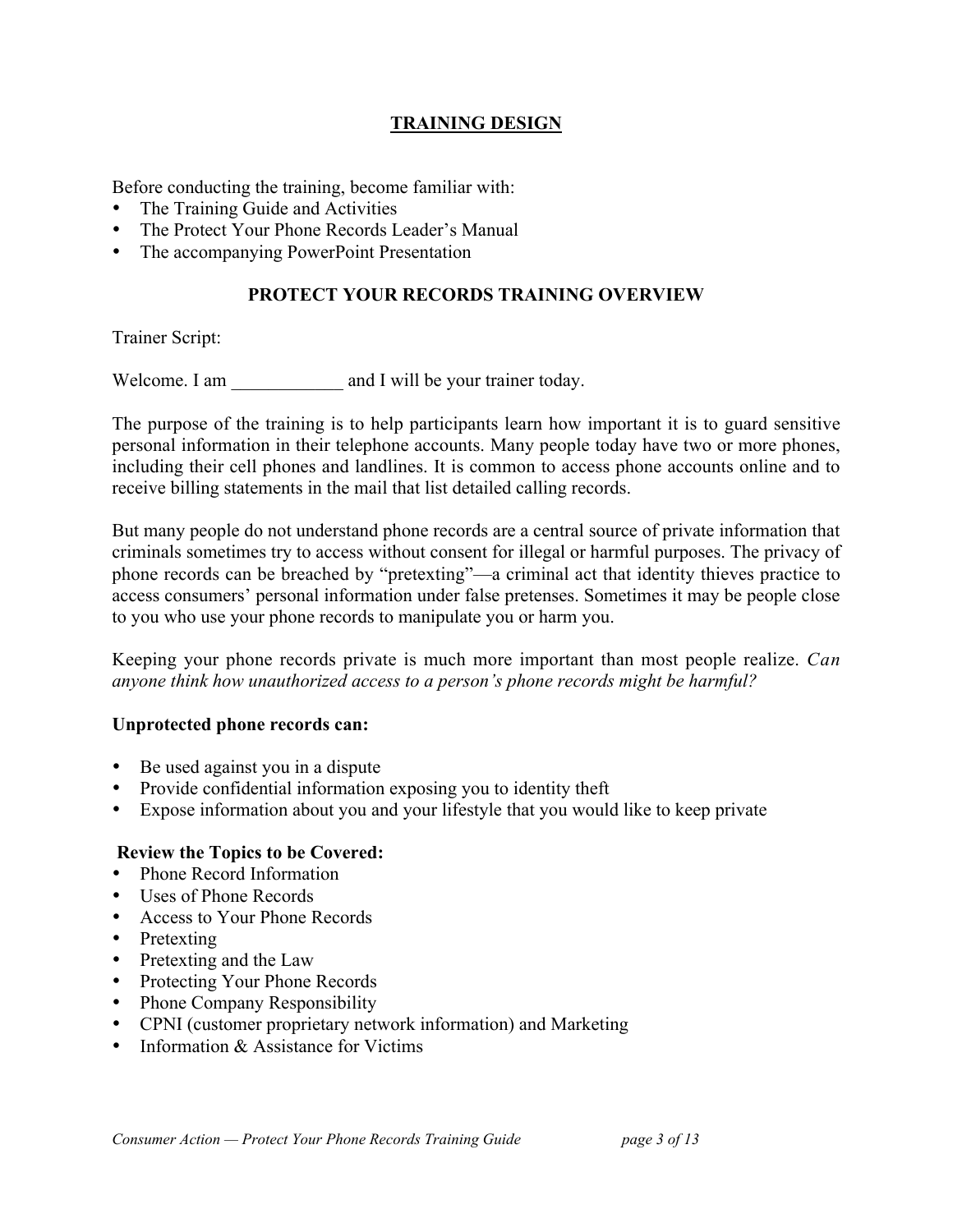#### **PART ONE** *(55 minutes)*

#### **PHONE RECORD INFORMATION** (5 MINUTES)

#### **Learning Objective:**

• Know what information is on your phone records

#### **Ask the class, "What information is contained in phone records?"**

**Resource:** Direct attention to the "Protect Your Phone Records" brochure in the participant folder. The brochure serves as a condensed version of the materials provided in the training. Please review it to see how it may enhance your training.

**Background:** Various laws and information are in place to keep your phone records private, but you must take an active role in protecting your personal data. For each type of phone access there is different information available. For instance

Your **landline** phone record contains:

- Billing address and/or home address
- Long distance or local telephone numbers dialed from your phone
- Calls billed to a calling card or credit card
- Numbers from which collect calls were accepted
- Dates and lengths of calls outside your calling area.

#### Your **cellular** phone records:

The number of all phone calls made or received by you and other family plan members

#### Your **online phone account** record:

- Alternate contact information you provided, such as home or office phone numbers
- Bank or credit information; i.e., credit or debit card numbers and bank account numbers

#### Your **phone company** may also keep:

- Birth date
- Social Security number
- All telephone and Internet services for which you subscribe
- Information about the phone that could be used to track the location of the person who has it

# **USES OF PHONE RECORDS**

(5 MINUTES)

#### **Learning Overview:**

• Learn who would want to access your phone records, and why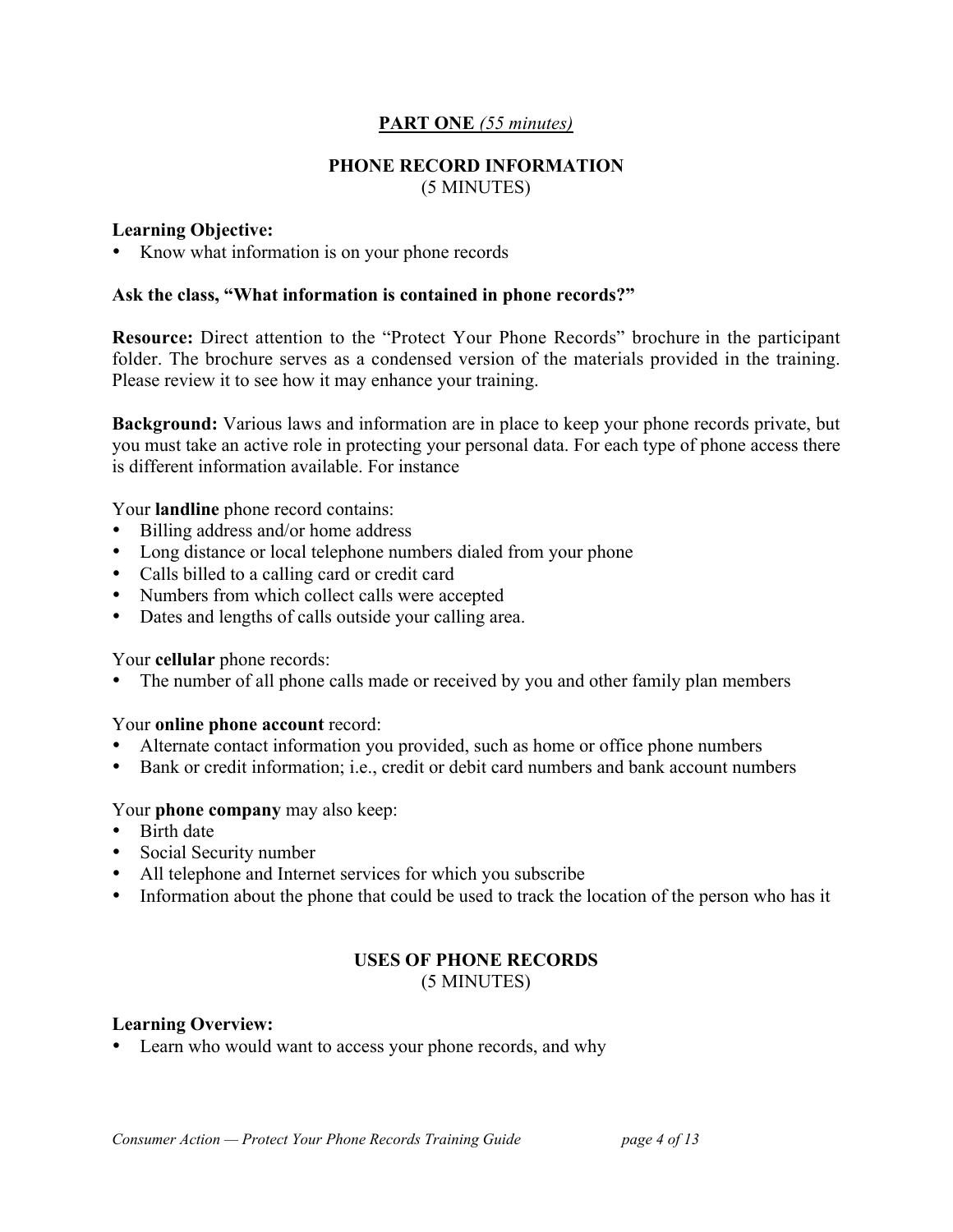**Background:** You may be surprised to learn that people have an interest in your phone records. Any guesses as to who may have an interest in your phone records?

There are many people who may want to have access to your phone records. They include:

- Con artists and identity thieves
- Data brokers /salespeople
- Estranged spouses or former partners
- Someone involved in a lawsuit with you
- Stalkers
- Investigators, spies, bail bondsmen
- Criminals for retaliation purposes

Ask the class, "What are some possible uses for phone records?"

- A divorce custody battle. How could the phone records be used against the divorcee?
- Workplace jealousy. How can phone records negatively impact someone in the workplace?

# **TEACHING AID:** *How Would I Use It? - Activity Sheet 1 (10 minutes)*

You will see a list of names of people who could potentially use your phone records. As a group, I would like you to formulate ways in which these predators might want to access people's phone records. We'll take 10 minutes to complete the exercise. Then each table will share their ideas with the class.

# **ACCESS TO YOUR PHONE RECORDS**

(5 MINUTES)

### **Learning Overview:**

Identify how someone could gain access to your phone records.

**Background:** Can anyone share ways phone records could be accessed without permission?

### **Some common ways to access phone records:**

- Viewing phone accounts online
- Pretexting
- Gaining access to your billing statement

# **PRETEXTING**

### (10 MINUTES)

### **What is pretexting?**

• **Pretexting,** otherwise known as social engineering, is a method of obtaining someone else's personal information under false pretenses. It is done by impersonating the victim or telling lies that will convince a company employee, organization member or other individual to divulge confidential data.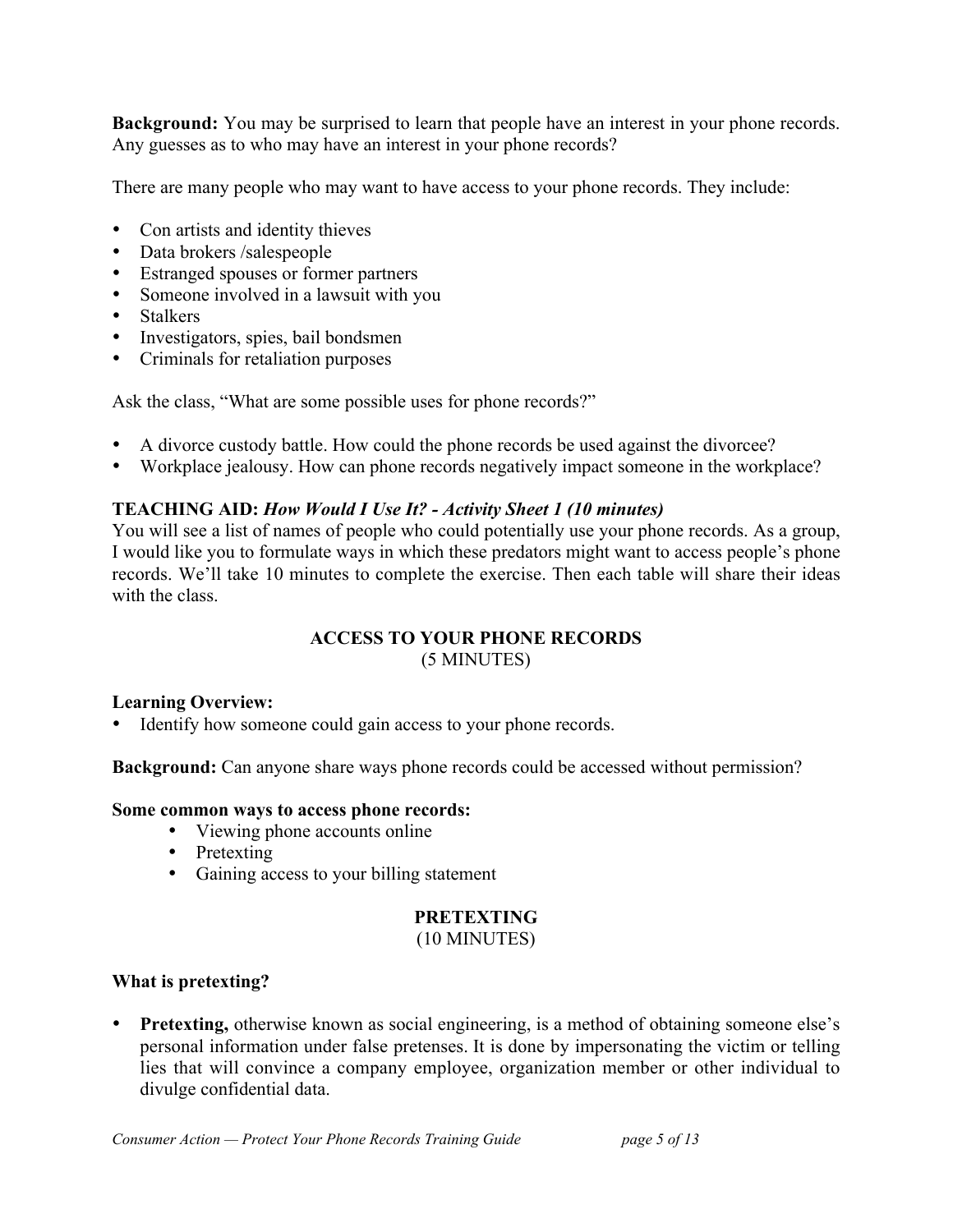• Pretexting became front-page news in 2006 when Hewlett-Packard admitted that its investigators had obtained the phone records of journalists and its own board members under false pretenses in order to uncover the source of boardroom leaks.

#### Pretexters **obtain your information** by using:

- You and your neighbors, family, co-workers.
- People who are paid to track you down often use tricks to obtain phone records, sometimes without legal authority such as a court order or subpoena. These people include private investigators, bail bondsmen, debt collectors and others who gain financially by obtaining your records for resale to interested parties. Criminals who want to intimidate witnesses or harm police officers or their families might try to access their phone records illegally.
- Public records**, which are a legal source for** accessing information about you such as: home purchases, filed bankruptcy, business start up and marital status.

Family and friends could often be the source of "leaking" information to predators. Let me show you how. I promised to allow you to share a little about yourselves. Instead of introducing yourself, I want you to introduce your neighbor.

#### **PARTICIPANT INTRODUCTIONS** (10 MINUTES)

### **TEACHING AID -** *"Who Are You?" Activity Sheet 2 (10 minutes)*

This exercise that allows for participants to introduce each other and gather information beyond what strangers would normally ask each other. There will be one person at each table who will receive a sheet of paper that says that the participant must gather some piece of private information about their partner. For example: your children's names, pet's name, mother's maiden name, etc. *The exercise will demonstrate how freely we give out information about ourselves.* Without meaning to, you may have divulged information to someone who is trying to access information about you that may cause you harm.

Allow participants to introduce each other. Point out when sensitive personal information such as a family name, pet's name, children's names, ages and birth dates is mentioned in the introduction.

Let the class know that con artists and those trying to obtain information know that these facts are often used as passwords or as a security questions on your accounts. *Alert your family and friends about revealing personal information to strangers.*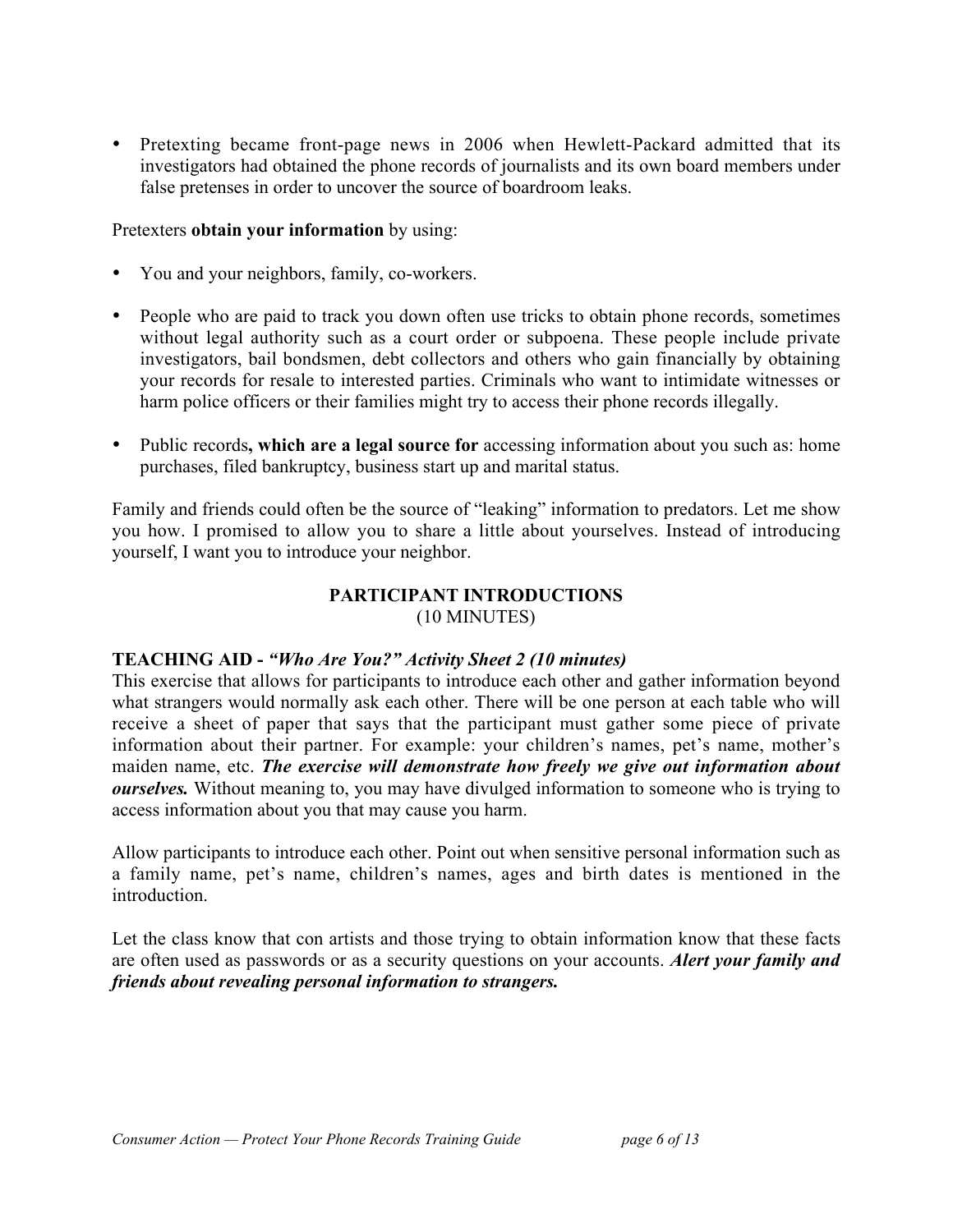## **10 MINUTE BREAK**

Announce a break. Let participants know where they can find the restrooms. Ask everyone to reconvene promptly so that the training can continue on schedule.

### **PART TWO** *(50 minutes)*

#### **PRETEXTING & THE LAW** (5 MINUTES)

#### **Learning Objective:**

• Know about the laws and consumer rights that protect your phone records

**Background:** Often people are victims of crimes, fraud or deceptive practices and they don't realize it or are too busy to fight for their rights. It is critical to understand your rights and the importance of fighting for them. *Pretexting is a crime.* These are laws that have been put in place to protect you:

#### **Pretexting Laws**

- *1999 Gramm-Leach-Bliley Act*: The law makes it illegal to use pretexting to obtain financial records.
- *2006 Telephone Records & Privacy Protection Act* made pretexting to buy, sell or obtain phone records a federal crime punishable by up to \$500,000 and up to 10 years in prison
- 2007 The Federal Communications Commission (FCC) requires telephone companies to put in place more stringent authentication measures. (It will be effective at the end of 2007.)

#### **Legal access by law enforcement**

- Law enforcement agencies, such as the police or the FBI, can lawfully obtain your phone records. Phone companies will also turn over customer phone records to someone with a subpoena or a court order.
- **Phone companies are required to notify customers** in the event their confidential data is released without permission (a "breach"). The timing of the notification depends on the circumstances of the breach and law enforcement agency decisions.

### **According to FCC guidelines:**

- The company must first notify law enforcement within seven days of the breach.
- The company may notify the customer directly or disclose the breach publicly after seven business days following notification of law enforcement, unless the Federal Bureau of Investigation (FBI) or U.S. Secret Service request that notification be delayed. An FBI or U.S. Secret Service request can delay the disclosure indefinitely.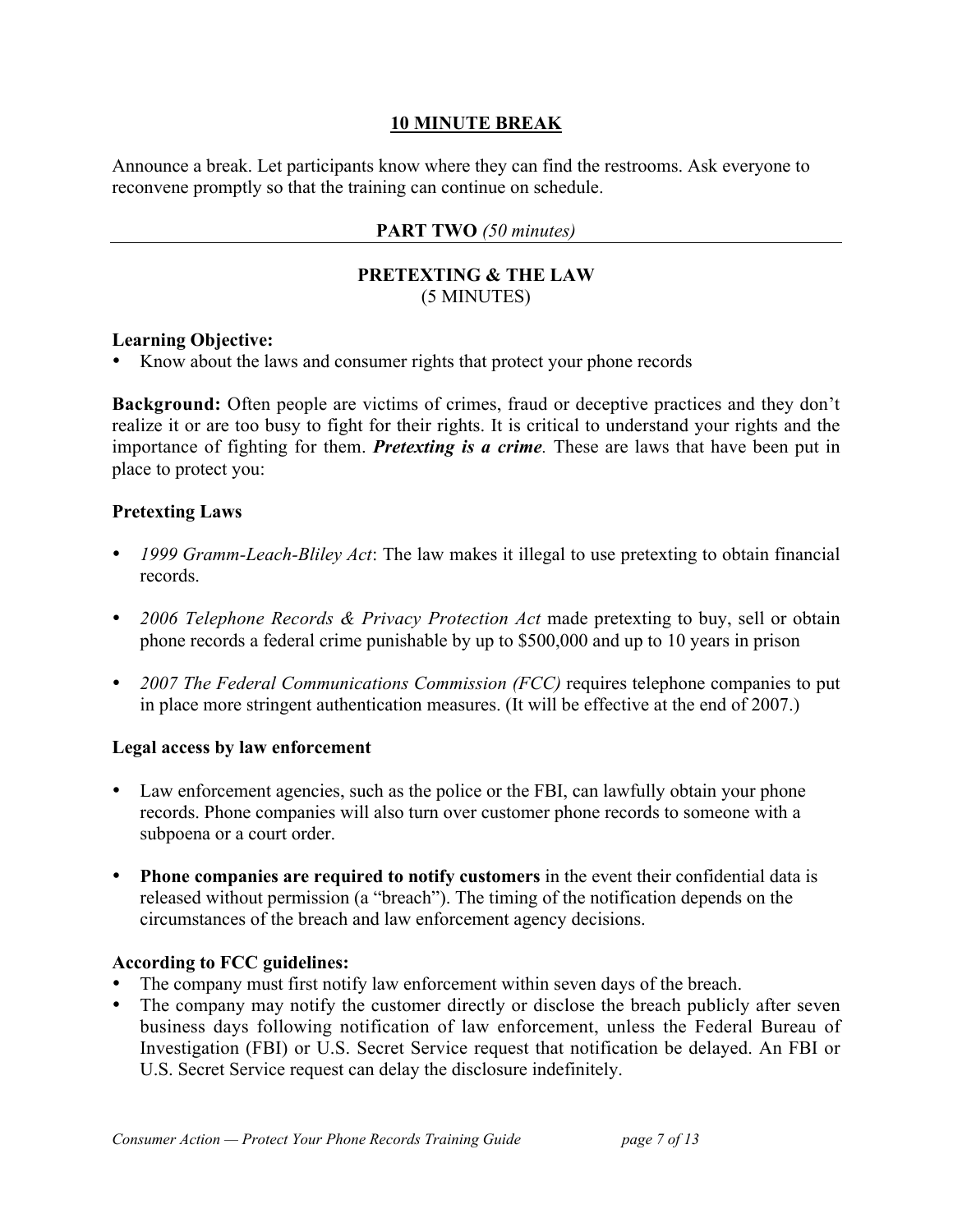• The company may immediately disclose the breach if, after consulting the relevant law enforcement agency, the company believes there is an urgent need to do so in order to avoid immediate and irreparable harm to consumers.

# **PROTECTING YOUR PHONE RECORDS**

(10 MINUTES)

### **Learning Objective:**

• How to protect yourself from pretexting and other forms of unauthorized access to your phone records.

**Background:** Prevention is often the key to not becoming a victim. *Know your rights and how to avoid situations that make you vulnerable to pretexting.*

### **Ways to keep your phone records private:**

- **Get a non-published number***.* Your number and address will not be listed in phone directories, on Internet search engines or with directory assistance. However, if you give your number to businesses or other entities, it may be sold or shared for marketing. If you are asked for your phone number, ask why it is needed and if you are required to provide it.
- Set up strong passwords. Place strong passwords on your phone accounts. Don't use easily guessed passwords. Never use your mother's maiden name, birth date, pet's name, phone number, street address or any part of your Social Security number as a password. Don't use obvious consecutive numbers, such as 1-2-3-4. Choose password reminders that are impossible for a stranger to guess.
- **Limit the information you share**. Don't give out any personal or financial information unless you trust the person you are dealing with. The companies you do business with already have the information they need about you.
- **Inquire about information needed.** You have the right to question why stores or other companies request your phone number.
- **Enlist family members***.* Speak to those close to you about the dangers of providing information to strangers. Tell family members not to reveal anything to callers asking for personal information. When in doubt, children should pass the call to you or another adult.
- **Store phone bills and other paperwork** containing personal info in a safe place under lock and key.

**Trainer:** Maybe you question the need to take such extreme measures. But most victims wish they'd done things differently. There are even more ways you can limit the risk of unauthorized access to your phone records. Call your phone company and ask how it is complying with new FCC security measures effective in late 2007. **All phone companies must comply with the following minimum requirements:**

- Password protection on accounts before information is provided
	- *There are some exceptions to the password rule.* You won't need a password to call your phone company and get help with specific charges or service issues. Your company will also be allowed to provide the records to you without a password by mailing the information to your address on the account; calling you back at the number on the account; or requiring you to show a photo ID at one of its stores. For online access to your account, a password will be mandatory.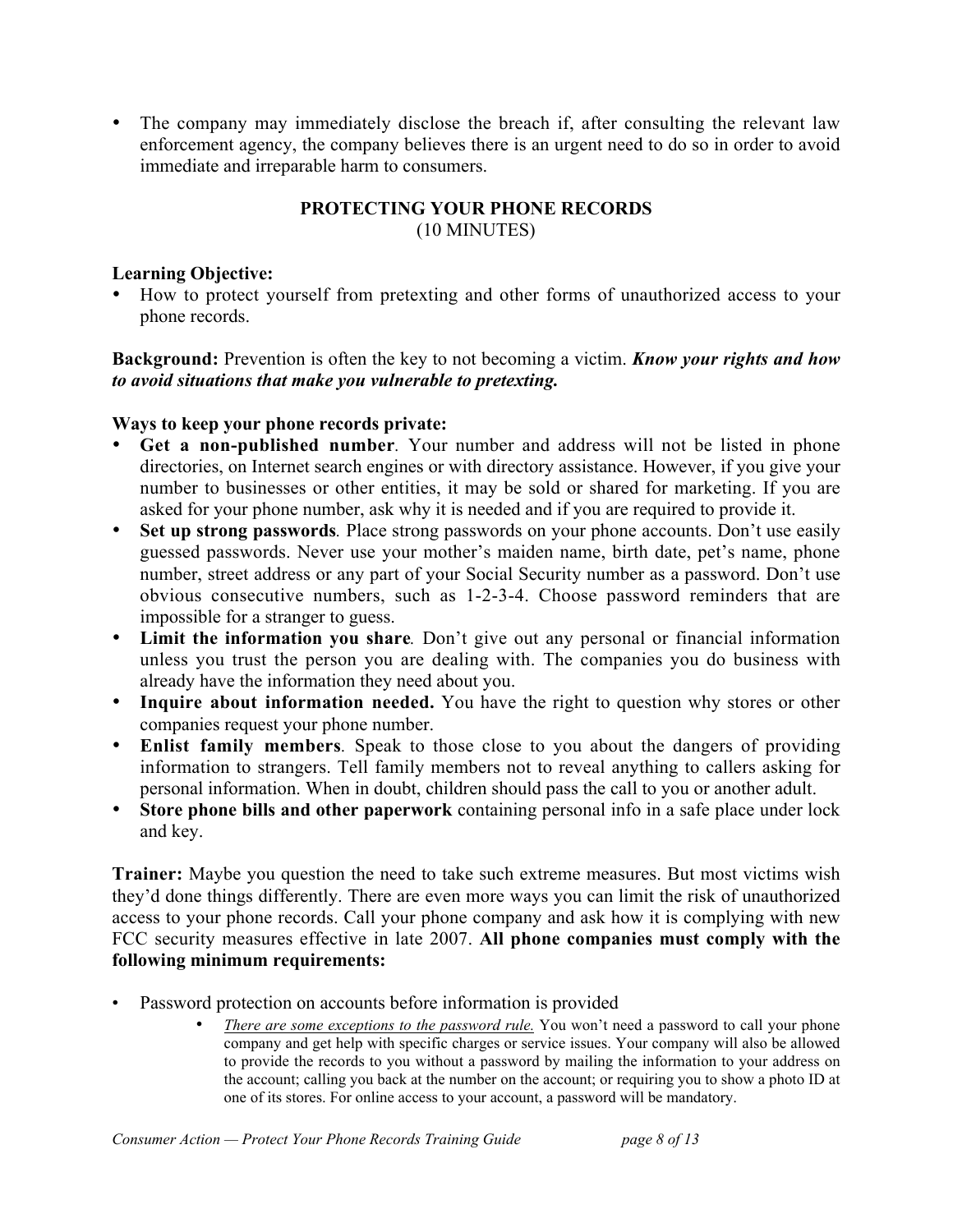- Notification on password changes
- Customer consent before releasing data
- Notification when information is released without your permission (breach)

**Your phone company may have even stronger protections** for guarding customer information. Contact your phone company for specifics about what additional measures it takes to prevent pretexting and other illegal access.

#### **You can ask your phone company to:**

- Deactivate the online access feature if you don't manage your account online.
- Ask the company if it is possible to remove call details from your phone bills.

# **PHONE COMPANY RESPONSIBILITY (5 MINUTES)**

#### **Learning Objective:**

What phone companies do to protect customer records.

**Background:** Phone companies must follow certain laws and abide by FCC rules:

- Keep records customer permission to use account information for marketing purposes.
- Monitor and record events in which customer information was disclosed to third parties.
- Train employees in the appropriate use of customer information.
- Review marketing efforts to ensure privacy requirements.
- Prepare and make publicly available annual certificates that the company has established operating procedures to comply with FCC rules.
- Inform the FCC of any actions taken against data brokers.
- Provide a summary of the customer complaints about unauthorized disclosure of customer information.

# **CPNI & MARKETING**

(5 MINUTES)

### **Learning Objective:**

Learn what CPNI or "customer proprietary network information" is, and review customer options for restricting the use of CPNI for marketing purposes.

### **What is CPNI?**

- Customer proprietary network information (CPNI) is all of your phone calling data, including the services you subscribe to, whom you call, when you call, how long your calls are, etc.
- CPNI applies to personal accounts and some business accounts.
- If your telephone company uses your customer information for other marketing, it must obtain your approval to do so. The company may request your approval orally, in writing or electronically. The company can request your approval using: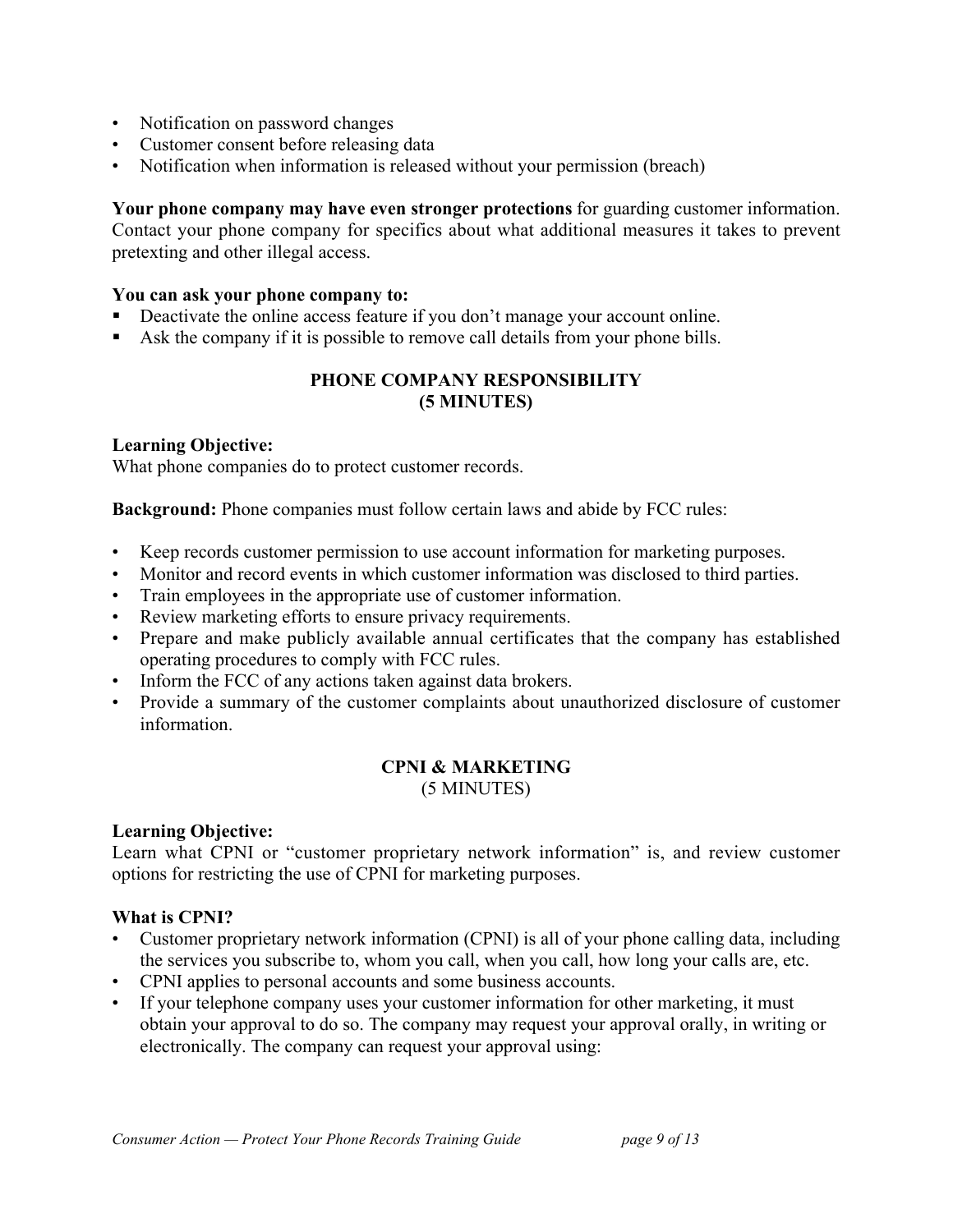*Opt-Out* – Your telephone company sends you a notice saying it will consider you to have given your approval to use your customer information for marketing unless you tell it not to do so (usually within 30 days.)

*Opt-In* – Your telephone company sends you a notice asking that you expressly give it permission to use your customer information for marketing.

## **Your phone company is allowed to use your customer info without your approval to:**

- Offer you service enhancements.
- Gather and publish aggregate customer data or use customer information for creating *directories*

## **Phone companies are however prohibited from using CPNI to lure back customers who have switched to another service provider.**

# **TEACHING AID:** *"Can you trust me?" - Activity Sheet 3 (10 minutes)*

This is an exercise that allows participants to determine whether they are victims and to learn when it is safe to provide information. Have each participant study the scenarios for 5 minutes. Allow 10 minutes to discuss each situation, focusing on why information should or should not be revealed.

## **INFORMATION & ASSISTANCE FOR VICTIMS** (5 MINUTES)

### **Learning Overview:**

How to respond if you feel your records have been accessed without your permission.

**Background:** You have options to protect your phone records. If you feel that information has been released without your permission, consider turning your phone off and opening one under a new number. You can also set up passwords to prevent unauthorized access to your new account.

### **What can I do if my phone records have been stolen?**

Ask your local police if you can file an incident report. Having a police report may support your claim that someone stole your phone records in case you have to prove your innocence in a civil or criminal case.

### **Who should I complain to if my phone information is disclosed without my permission?**

If you think your customer information has been disclosed without your permission, start by calling your phone company. If you are unsatisfied with the company's response, file a complaint with the FCC. If the agency finds that the company violated consumer protection rules, it can fine the company or issue a citation.

### **File a complaint with the FCC:** Email: fccinfo@fcc.gov; Online:

www.fcc.gov/cgb/complaints.html; Phone (voice): 888-CALL-FCC (888-225-5322); Phone (TTY): 888-TELL-FCC (888-835-5322); Fax: 866-418-0232; Mail: Federal Communications Commission, Consumer & Governmental Affairs Bureau, Consumer Complaints, 445 12th Street, SW, Washington, DC 20554.

*Consumer Action — Protect Your Phone Records Training Guide page 10 of 13*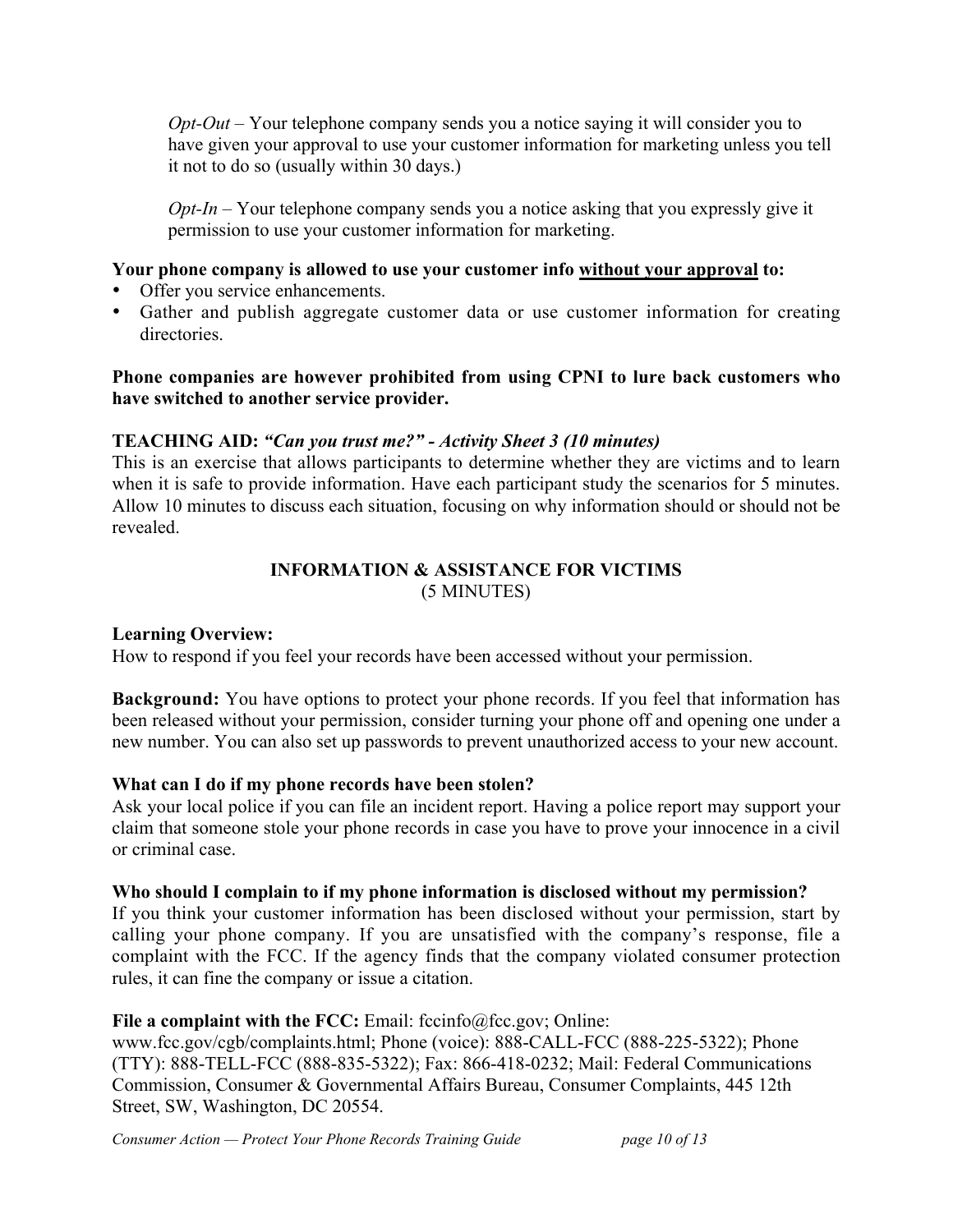#### **TRAINING AID #1 HOW WOULD I USE IT?** (10 MINUTES)

Identity thieves:

Salesperson:

Estranged spouse:

Someone involved in a lawsuit with you:

Stalkers:

Police: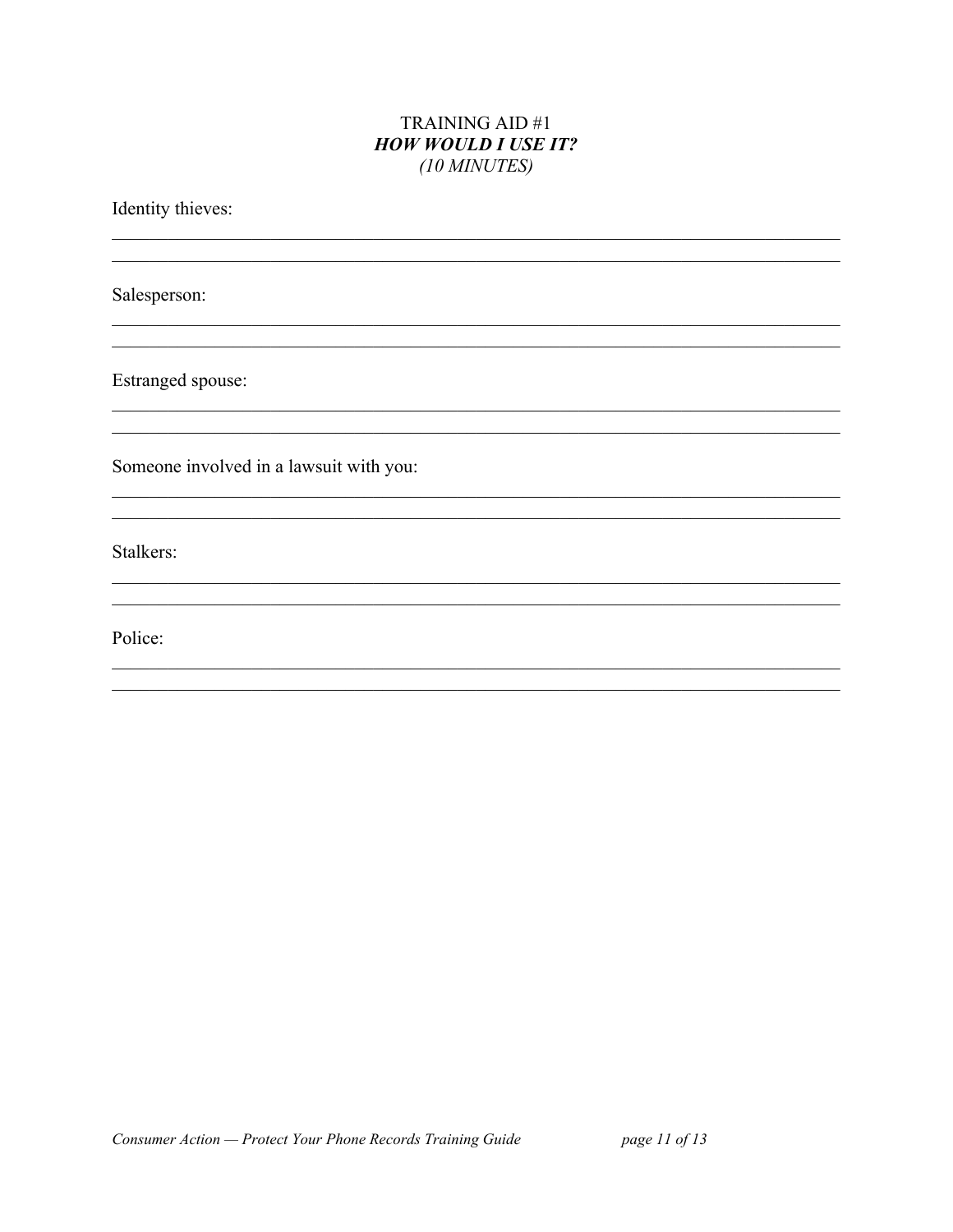### TRAINING AID #2 **WHO ARE YOU?** 10 MINUTES

Notes:

#### PT.  $2 - TRAINING AID 2$ **WHO ARE YOU?**

Try to get your partner to share their pet's name or their eldest child's name.

Get your partner to share what city or town they were born in.

Get your partner to share the ages of their children and their children's names.

Get your partner to share if they are married, as well as the date they got married.

Ask your partner's birthday, and see if you can get them to reveal their year of birth.

Ask your partner what their spouse or significant other's name is.